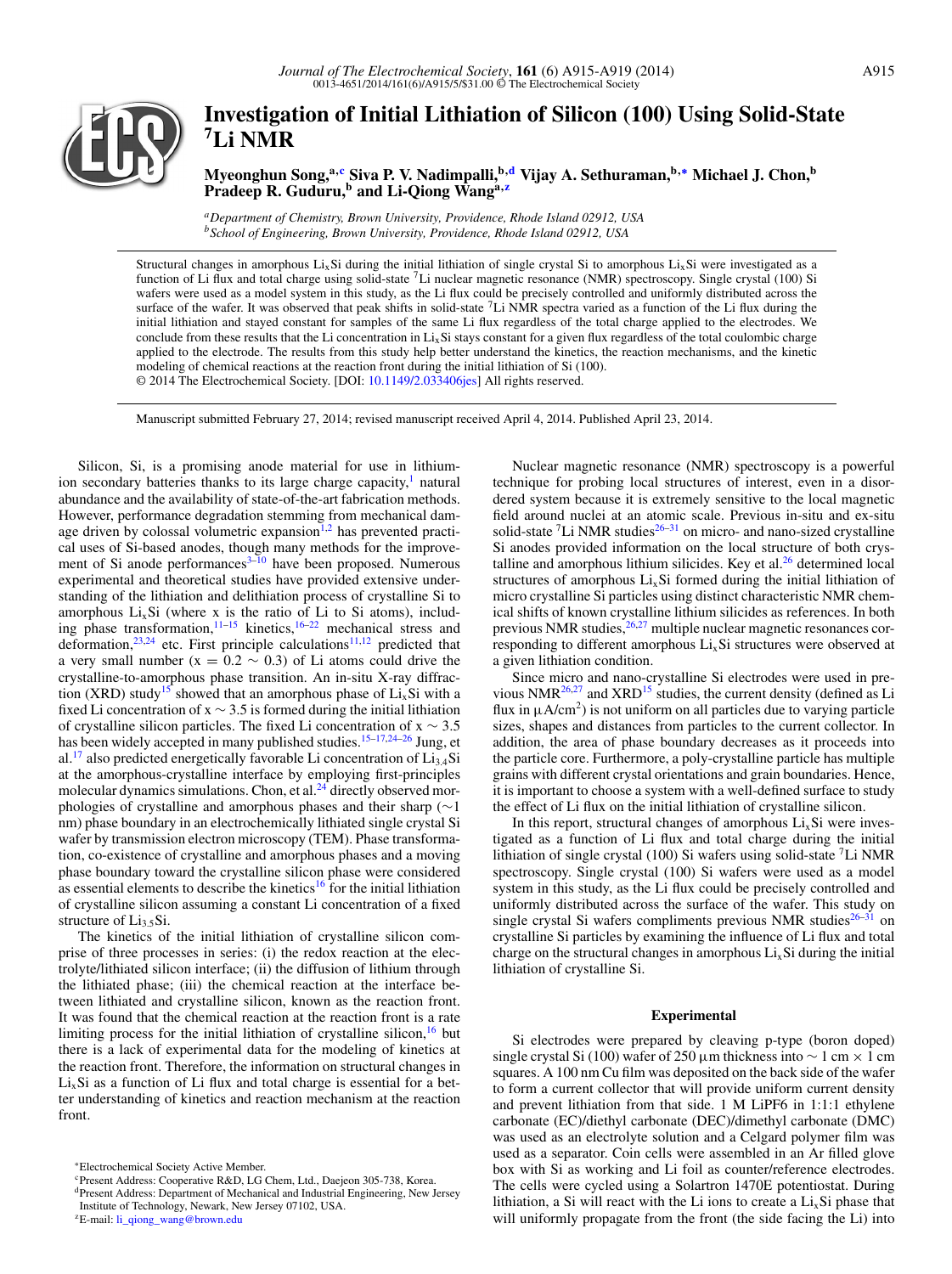<span id="page-1-0"></span>

**Figure 1.** Sample packing and configuration between sample and external magnetic field for (a) angle resolved static NMR and (b) MAS NMR.

the bulk Si wafer with a thickness proportional to the total charge of the sample.

To investigate the effect of the Li flux (defined as a current density in  $\mu$ A/cm<sup>2</sup>) and total charge on the structural changes, the Si electrodes were lithiated at constant current densities of  $25 \mu A/cm^2$ ,  $50 \mu A/cm^2$ , 100 μA/cm<sup>2</sup> and 200 μA/cm<sup>2</sup> for 24 hours and 48 hours (denoted by 25 μA24 h to 200 μA48 h). Different lithiation hours gave different total charges at a given current density (e.g. 25 μA24 h vs.  $25 \mu A48$  h) and twice the current density at half the lithiation hour had the same total charges at different current densities (e.g.  $25 \mu A48$  h vs. 50 μA24 h).

<span id="page-1-1"></span>After finishing the initial lithiation of single crystal Si, coin cells were immediately disassembled and the lithiated Si squares were washed with DMC in the glove box. The washed lithiated Si squares were then cut into 3–4 mm by 6–10 mm pieces and transferred into a 7 mm air-tight NMR sample rotor for angle resolved static NMR measurements. Both angle resolved static NMR and magic angle spinning (MAS) spectra were taken for each lithiated Si wafer using the air-tight NMR sample rotors. For MAS NMR measurements, the lithiated Si pieces were cut into smaller pieces (1–3 mm by 1–3 mm) and horizontally stacked in a rotor together with inert  $SiO<sub>2</sub>$  particles to help the magic angle spinning (Fig. [1\)](#page-1-0). A ground sample was also made by grinding a lithiated silicon wafer in the glove box using a porcelain pestle and mortar.

Solid-state 7Li NMR measurements were carried out with a Bruker DSX 300 spectrometer (7T magnetic field and 116.64 MHz resonance frequency) using both angle resolved and magic angle spinning double resonance probes. For static NMR measurements, the angle between the external magnetic field and the normal direction of the  $Li<sub>x</sub>Si$  layer (θ*<sup>n</sup>* ) was varied by a goniometer. The θ*<sup>n</sup>* = 0◦ and θ*<sup>n</sup>* = 90◦ when the external magnetic field is parallel and perpendicular to the normal direction of the  $Li<sub>x</sub>Si$  layer, respectively. In MAS NMR measurements, the normal direction of the  $Li<sub>x</sub>Si$  layer in the stacked wafer pieces were parallel to the spinning axis (Fig. [1\)](#page-1-0), therefore the angle of  $54.7°$ between the field and the normal direction was kept constant during spinning at 6.8 kHz. Single pulse NMR spectra were collected with a pulse length of 4  $\mu$ s (90° pulse) for <sup>7</sup>Li and a repetition delay of 0.2 s. The number of transients was 1024 ∼ 64000 times, depending on the total charge applied to the wafers. 7Li NMR chemical shifts were referenced by 1 M LiCl solution in  $D_2O$  at 0 ppm.

## **Results and Discussion**

Fig. [2](#page-1-1) shows a constant potential plateaus for the initial lithiation of a single crystal Si at various current densities indicating a reaction limited kinetics with a moving phase boundary, which is consistent with previous studies.<sup>16</sup> It is believed that these potentials are dependent on the Li concentration at the electrolyte/electrode interface and the impedance of a specific cell. It is observed that the value of the potential plateau decreases with the increasing current density, though there may be up to a 20 mV variation for a given current density. This variation may originate from the change in the cell impedance during a long lithiation period. It should be noted that the potential plateau is observed to be very flat in 1–3 hour windows, as is reported in previous studies<sup>16</sup> (see supporting information, S1).

The static NMR spectra (Fig. [3\)](#page-2-0) show the chemical shift for the NMR resonance taken at  $\theta_n = 0^\circ$  is higher than that at  $\theta_n = 90^\circ$ . The angular dependence of the chemical shift,  $\delta(\theta_n)$ , is due to a



Figure 2. Potential profiles during initial lithiation of NMR samples. There is up to 20 mV variation in the plateau values, which may be attributed to change in cell impedance.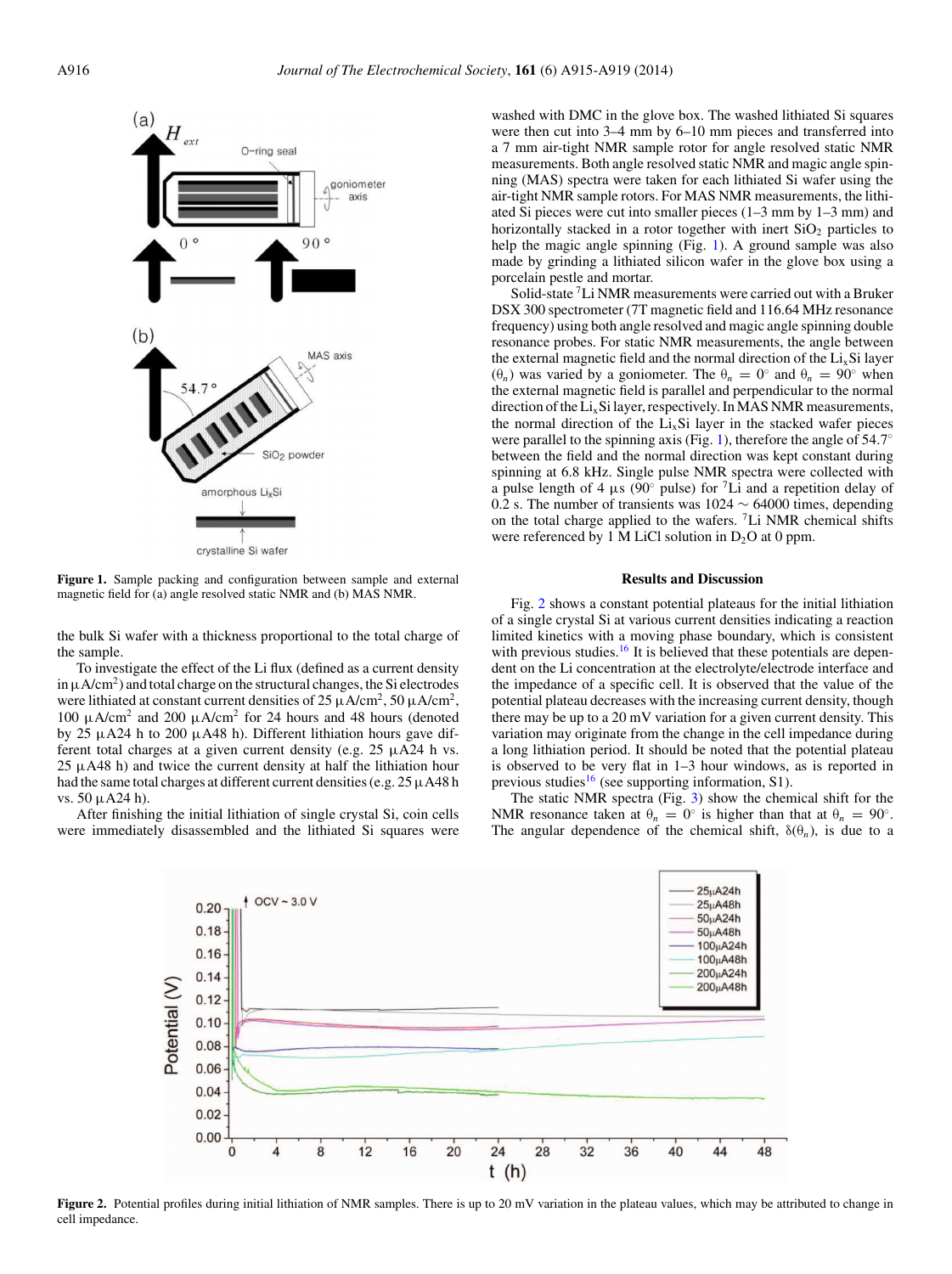<span id="page-2-0"></span>

**Figure 3.** Representative angle resolved static NMR spectra taken at  $\theta_n = 0^\circ$ and  $\theta_n = 90^\circ$ .

demagnetizing field produced inside a magnetic material that cancels out an internal magnetization, known as the bulk magnetic suscep-tibility (BMS) effect.<sup>[32](#page-4-15)</sup> We observed that  $\delta(\theta_n)$  was not affected by the orientation of the underlying crystalline Si wafer, but only to the orientation between the  $Li<sub>x</sub>Si$  layer and the external magnetic field (see supporting information, S2).

The total field experienced by a nuclear spin in the sample can be written as

$$
H_{tot} = H_{ext} + H_{int} + M + H_{demag},
$$

where  $H_{ext}$  is the external field, *M* is the magnetization,  $H_{demag}$  is the demagnetizing field, and *Hint* is the other internal fields except for the magnetization and demagnetizing field. The demagnetizing field is strongly dependent on a sample shape, size and geometrical configuration between the external field and sample. Since the thickness of the Li<sub>x</sub>Si layer is expected to be smaller than 50  $\mu$ m in our samples (estimated from the maximum total charge applied), the  $Li<sub>x</sub>Si$  layer can be considered as an infinite plane. It is well known in the classical electrodynamics<sup>33</sup> that  $H_{demag} = -M$  when the normal direction of the infinite plane (i.e., the  $Li<sub>x</sub>Si$  layer) is parallel to the external fields and  $H_{demag} = 0$  when it is perpendicular to the field. Therefore, the total fields can be described as

$$
H_{tot} = H_{ext} + H_{int} \quad (\text{at } \theta_n = 0^\circ)
$$

$$
H_{tot} = H_{ext} + H_{int} + M \quad (\text{at } \theta_n = 90^\circ).
$$

<span id="page-2-1"></span>

**Figure 4.** Chemical shift  $\delta(\theta_n)$  as a function of lithiation current density and the angle  $\theta_n$  between the normal direction of Li<sub>x</sub>Si layer and the external magnetic field.

Since the chemical shifts obtained from our study were found to be higher at  $\theta_n = 0^\circ$  than at  $\theta_n = 90^\circ$ , the magnetization *M* is antiparallel to the external field, indicating that  $Li<sub>x</sub>Si$  has diamagnetism. From  $M = \chi H_{ext}$  and the chemical shift difference of 2 to 4 ppm (see supporting information, S3) between  $\delta(\theta_n = 0^{\circ})$  and  $\delta(\theta_n = 90^{\circ})$ , the diamagnetic susceptibility  $\chi$  is expected to be  $-2 \times 10^{-6}$  to  $-4$  $\times$  10<sup>-6</sup>. To the best of our knowledge, this is the first experimental observation of magnetic property on the amorphous  $Li<sub>x</sub>Si$  phases. Similar bulk magnetic susceptibility behavior was observed in a paramagnetic Li foil but with an opposite NMR shift direction.<sup>34</sup> In previ-ous NMR measurements<sup>[26](#page-4-12)</sup> on crystalline lithium silicides, the sample shape can be considered as a symmetric sphere where the demagnetizing field is  $H_{demag} = -1/3M^{35}$  $H_{demag} = -1/3M^{35}$  $H_{demag} = -1/3M^{35}$  regardless of the external field direction. Therefore, the value  $\delta_M = \delta(90^\circ) + \frac{1}{3} \{ \delta(0^\circ) - \delta(90^\circ) \}$  ( $\delta_M$ stands for the chemical shift of spherical shaped particles) can be taken as the chemical shifts for the purpose of comparison with chemical shifts of crystalline lithium silicides. NMR chemical shifts plotted as a function of  $\theta_n$  are given in Fig. [4](#page-2-1) where the chemical shifts were extracted from the peak position in each individual NMR spectrum taken at different angles. Since  $\delta(\theta_n)$  resembles a cosine function (Fig. [4\)](#page-2-1),  $\delta(\theta_n)$  has the value of  $\delta_M = \delta(90^\circ) + \frac{1}{3} \{ \delta(0^\circ) - \delta(90^\circ) \}$  when  $\theta_n = 54.7^\circ$  (also called the magic angle).

A few selected spectra from Fig. [3](#page-2-0) are plotted in Fig. [5](#page-2-2) to better illustrate the chemical shift dependence on Li flux. Figure [5](#page-2-2) clearly shows that the chemical shift decreases with the increasing of lithiation

<span id="page-2-2"></span>

**Figure 5.** An array of static NMR spectra taken at  $\theta_n = 0^\circ$  and different current densities for (a) 24 h and (b) 48 h. Dashed lines are for the guide of the eye.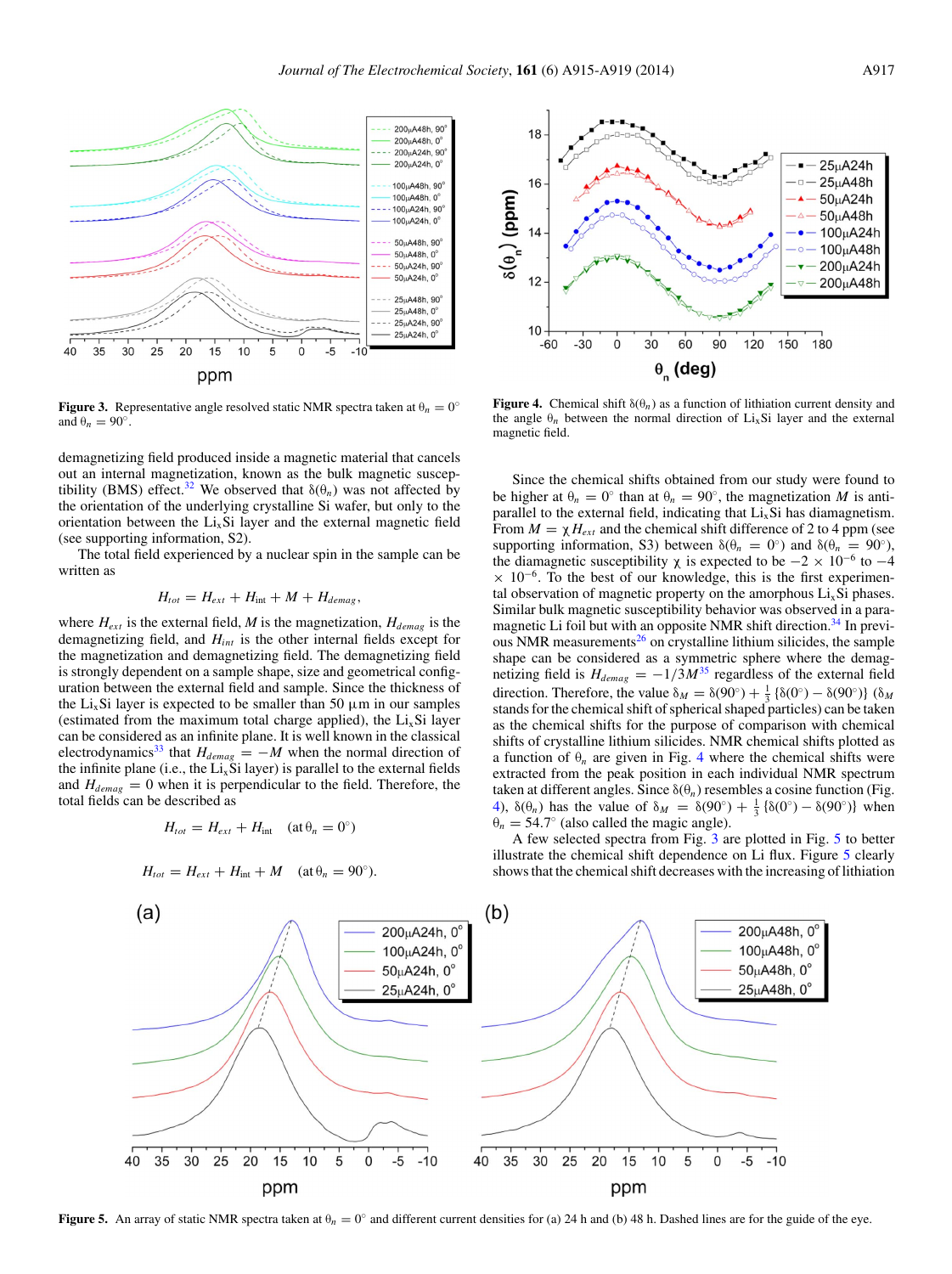<span id="page-3-0"></span>

**Figure 6.** An array of MAS NMR spectra taken at 6.8 kHz spinning rate and at different current densities and charges.

current density. NMR spectra given in Figs. [3](#page-2-0) and [5](#page-2-2) all display a predominant single peak with a linewidth of 1.4  $\sim$  1.7 kHz (12  $\sim$  15 ppm) except for 200 μA48 h, which has a small shoulder at around 18 ppm. The linewidth of the main resonance peak is comparable with that of an individual peak of multiple resonances: ∼ 1.0 kHz – 1.4 kHz for micro particles and ∼ 1.0–2.4 kHz for nano particles in previous MAS NMR studies.<sup>26[,27](#page-4-14)</sup> A small additional peak at around −3 ppm was observed in Figs. [3](#page-2-0) and [5](#page-2-2) and its intensity does not depend on the total charge. This peak may be associated with the chemical species in SEI (solid electrolyte interface) that are stuck on the wafer surface and possible broadening of quadrupole interactions in static NMR spectra.

In addition to the angle resolved static NMR measurements, MAS NMR measurements at a 6.8 kHz spinning rate were carried out to examine multiple resonance structures which may be buried in our NMR linewidth. At first, samples were ground, but we observed that the grinding process significantly affected the linewidth and peak position, possibly due to the unknown reactions induced by the grinding process (see supporting information, S4). Thus, we adapted an alternative method of horizontally stacking the small  $Li<sub>x</sub>Si$  wafer pieces in a rotor. In this configuration, the value  $\delta_M$  can be obtained directly from the peak position since  $\theta_n$  is fixed to the magic angle during spinning. The observed MAS spectra are shown in Fig. [6.](#page-3-0) It should be noted that the spectra for 25 μA24 h  $\sim$  100 μA24 h have an unbalanced baseline for the main peak due to asymmetric spinning side bands (see supporting information, S5). Overall the MAS NMR spectra are similar to those of static NMR spectra. Most spectra except for 200 μA48 h display a predominant single peak with a linewidth of 1.0 kHz ∼ 1.3 kHz and the chemical shift is also systematically decreases with the increasing of current density. However, the shoulder component at around 18 ppm appeared in the static spectrum for  $200 \mu A48$  h is better resolved in the MAS spectrum. This small component observed at 18 ppm is most likely the result of non-uniform lithiation under a high current density of 200  $\mu$ A/cm<sup>2</sup>.

Both angle resolved static NMR and magic angle spinning (MAS) spectra for all lithiated Si wafers show a predominant single peak with a relatively narrow linewidth. The linewidths of both static and MAS spectra are similar to that of an individual peak in a spectrum of multiple peaks observed for silicon particles under the high spinning rate of 38 kHz.<sup>[26](#page-4-12)</sup> This suggests that a relatively uniform phase with similar structures of  $Li<sub>x</sub>Si$  exists in the initial lithiated Si wafer and the MAS NMR spectra taken at 6.5 kHz are adequate to resolve multiple peaks that may be present in this study. Based on the chemical shifts taken for a series of known crystalline  $Li_xSi$ ,<sup>26</sup> the high Li content or higher x in  $Li<sub>x</sub>Si$  gives a lower chemical shift. This trend is clearly illustrated in the chemical shift curves  $\delta(\theta_n)$  as a function of  $\theta_n$  and lithiation current density (Fig. [4\)](#page-2-1). The  $\delta(\theta_n)$  curves taken at different total charges with the same current density (i.e. 200 μA24 h and  $200 \mu A48$  h) coincide well with each other, whereas the curves at the same total charge with different current densities are a long way apart. Therefore, it is clear that the Li concentration is largely dependent on the lithiation current density rather than the total charge applied during the initial lithiation of single crystal Si (100) wafer.

In order to check the reproducibility of our measurement and a variation in chemical shift under a given current density, same experiments were repeated several times by making identical coin cells. A similar trend shown in Fig. [4](#page-2-1) was found from the results of repeated experiments, and the variation in chemical shifts is not too large to change the overall trend (see supporting information, S3, and the error bar in Fig. [7.](#page-3-1) A few curves that are not matched well in Fig. [4](#page-2-1) (e.g.  $100 \mu A24$  h and  $100 \mu A48$  h) are due to the variation of experimental reproducibility. In comparison with the chemical shifts of crystalline lithium silicides, the  $\delta_M$  values taken from both static and MAS spectra are displayed in Fig. [7](#page-3-1) as a function of the current density with its variation from the repeated experiments.

According to the previous NMR measurements on crystalline lithium silicides, $26$  Li ions associated with a larger number of Si-Si bonds gives a higher chemical shift from 16  $\sim$  19 ppm (i.e. Li<sub>7</sub>Si<sub>12</sub>) and  $Li<sub>7</sub>Si<sub>3</sub>$ ), while the presence of a larger number of isolated Si ions gives the lower chemical shift, e.g. 6 ppm for  $Li<sub>15</sub>Si<sub>4</sub>$  without Si-Si bonds. The chemical shift of 11 ppm for  $Li<sub>13</sub>Si<sub>4</sub>$  that contains both

<span id="page-3-1"></span>

**Figure 7.** Chemical shift δ*<sup>M</sup>* as a function of current density observed from (a) static and (b) MAS NMR measurements. Error bar means variation obtained from repeated experiments. Dashed lines correspond to the chemical shift references obtained from crystalline lithium silicides.<sup>[26](#page-4-12)</sup>